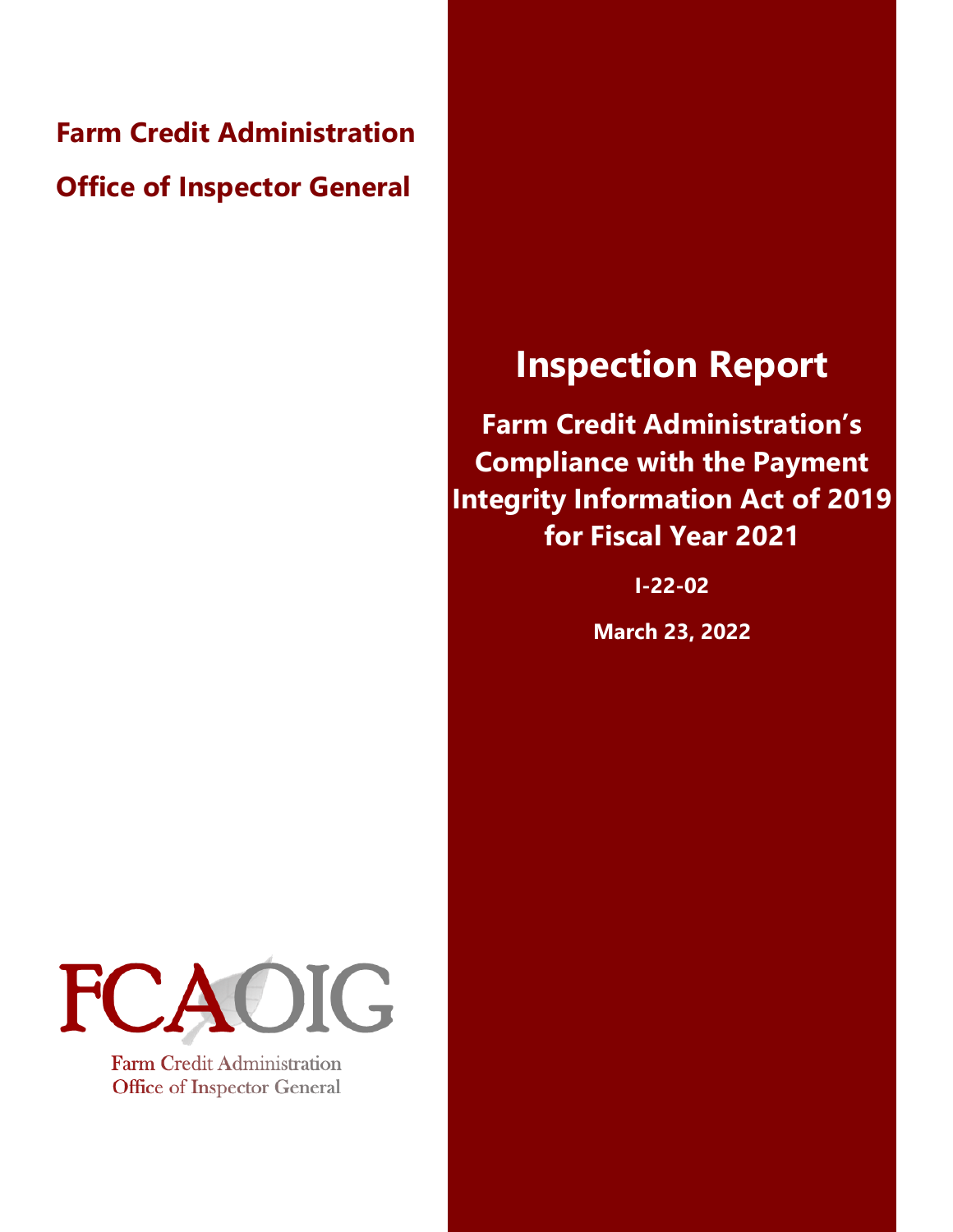

**Farm Credit Administration** Office of Inspector General

March 23, 2022

The Honorable Glen R. Smith, Board Chairman The Honorable Jeffery S. Hall, Board Member Farm Credit Administration 1501 Farm Credit Drive McLean, Virginia 22102-5090

Dear Chairman Smith and Board Member Hall:

 The Office of Inspector General (OIG) completed an inspection on the Farm Credit Administration's (FCA or Agency) compliance with the Payment Integrity Information Act of 2019 (PIIA) for Fiscal Year (FY) 2021. The objective of this inspection was to determine if FCA complied with the PIIA for FY 2021.

We determined that FCA complied with PIIA requirements applicable to the Agency for FY 2021, and based on the limited review performed, the Agency's efforts to prevent and reduce improper payments appear to be reasonable. As required, FCA published a Performance and Accountability Report, which contained the financial statement for FY 2021. FCA also published payment integrity information in the report and posted the report on the Agency website.

FCA also completed the required improper payment risk assessments and analyzed programs for susceptibility to improper payments. FCA completed the risk assessments in May 2021 and determined that all programs and activities were low risk and not susceptible to significant improper payments. The OIG did not identify any concerns with the conclusion that FCA was low risk for significant improper payments and that the programs are below the established thresholds for additional reporting requirements.

 In accordance with the PIIA and implementing guidance, the report will be provided to the Committee on Homeland Security and Governmental Affairs of the U.S. Senate, the Committee on Oversight and Reform of the U.S. House of Representatives, the Office of Management and Budget, and the Comptroller General.

We appreciate the courtesies and professionalism extended by FCA to our staff during the inspection. If you have any questions, we would be pleased to meet with you at your convenience.

Respectfully,

Jonya K Cene

Sonya K. Cerne Assistant Inspector General for Audits, Inspections, and Evaluations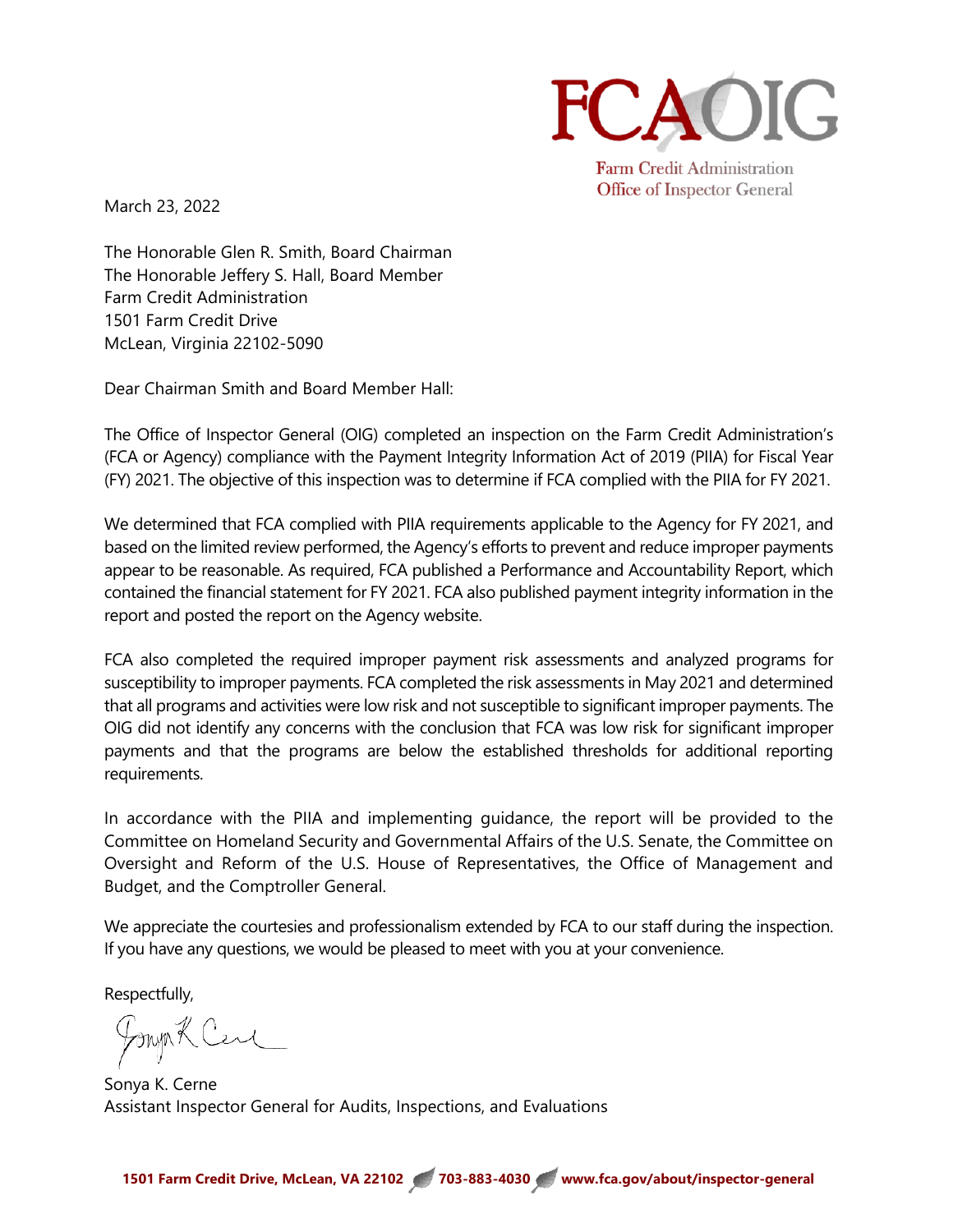# **EXECUTIVE SUMMARY**

FCA's Compliance with the Payment Integrity Information Act of 2019 for Fiscal Year 2021

## Report No. I-22-02 March 23, 2022

#### **Objective**

The objective of this inspection was to determine if the Farm Credit Administration (FCA or Agency) complied with the Payment Integrity Information Act of 2019 (PIIA) for Fiscal Year (FY) 2021.

## **Recommendations**

 this report. There are no recommendations in

### **Agency Response**

 Agency management provided comments to the report (see full Financial Officer stated the Office of Although we made no recommendations in the report, comments in the Management Comments section of the report). The response from the Acting Chief the Chief Financial Officer is committed to continuing to prevent improper payments, prepare risk assessments, and analyze programs for susceptibility to improper payments.

## **Why We Did This Inspection**

 Signed into law on March 2, 2020, PIIA was enacted to improve efforts including an annual compliance review to be conducted by agency offices of inspectors general. to identify and reduce Governmentwide improper payments. PIIA sets forth improper payment reporting requirements for federal agencies,

## **How We Did This Inspection**

 the scoring for each area. To determine compliance with payment integrity requirements, we reviewed the Farm Credit Administration's FY 2021 Performance and Accountability Report (PAR) for improper payment and payment integrity information. We also reviewed the improper payment risk assessments for outlay data, information considered in risk ratings, and

## **What We Found**

 We determined that FCA complied with PIIA requirements applicable to the Agency for FY 2021 and, based on the limited review performed, payment integrity reporting information, and posted the FY 2021 PAR the Agency's efforts to prevent and reduce improper payments appear to be reasonable. FCA published a PAR for FY 2021, included applicable on the Agency's website.

 FCA also completed the required improper payment risk assessments and analyzed programs for susceptibility to improper payments. FCA completed the risk assessments in May 2021 and determined that all programs and activities were low risk and not susceptible to significant improper payments.

 to be susceptible to significant improper payments, the Agency was not required to: publish improper payment and unknown payment estimates, corrective action plans or reduction targets: demonstrate improvements to payment integrity or reach tolerable improper As none of the programs or activities assessed by FCA were determined payment and unknown payment rates; develop plans to meet reduction targets; or report payment estimates of less than 10 percent.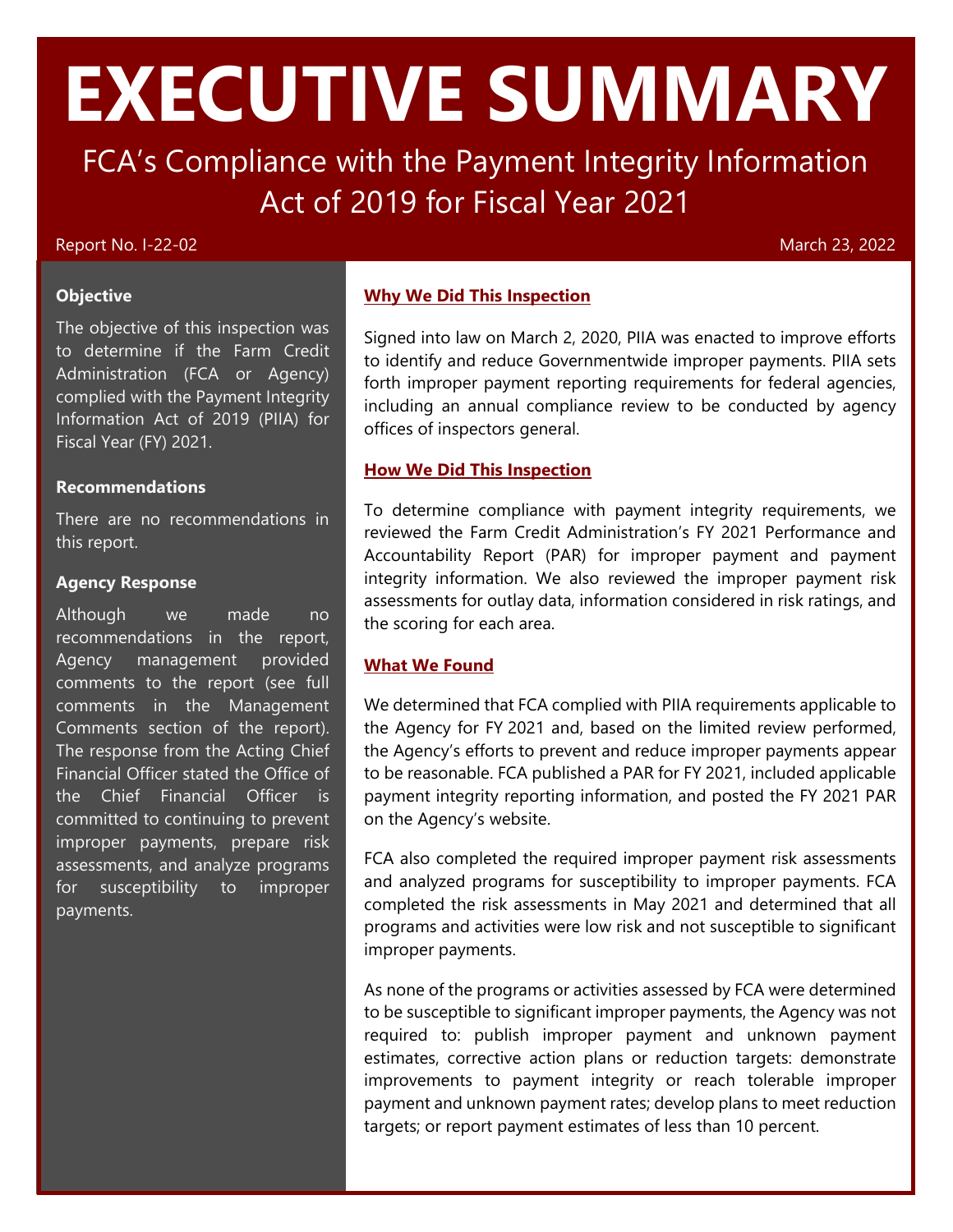## **Table of Contents**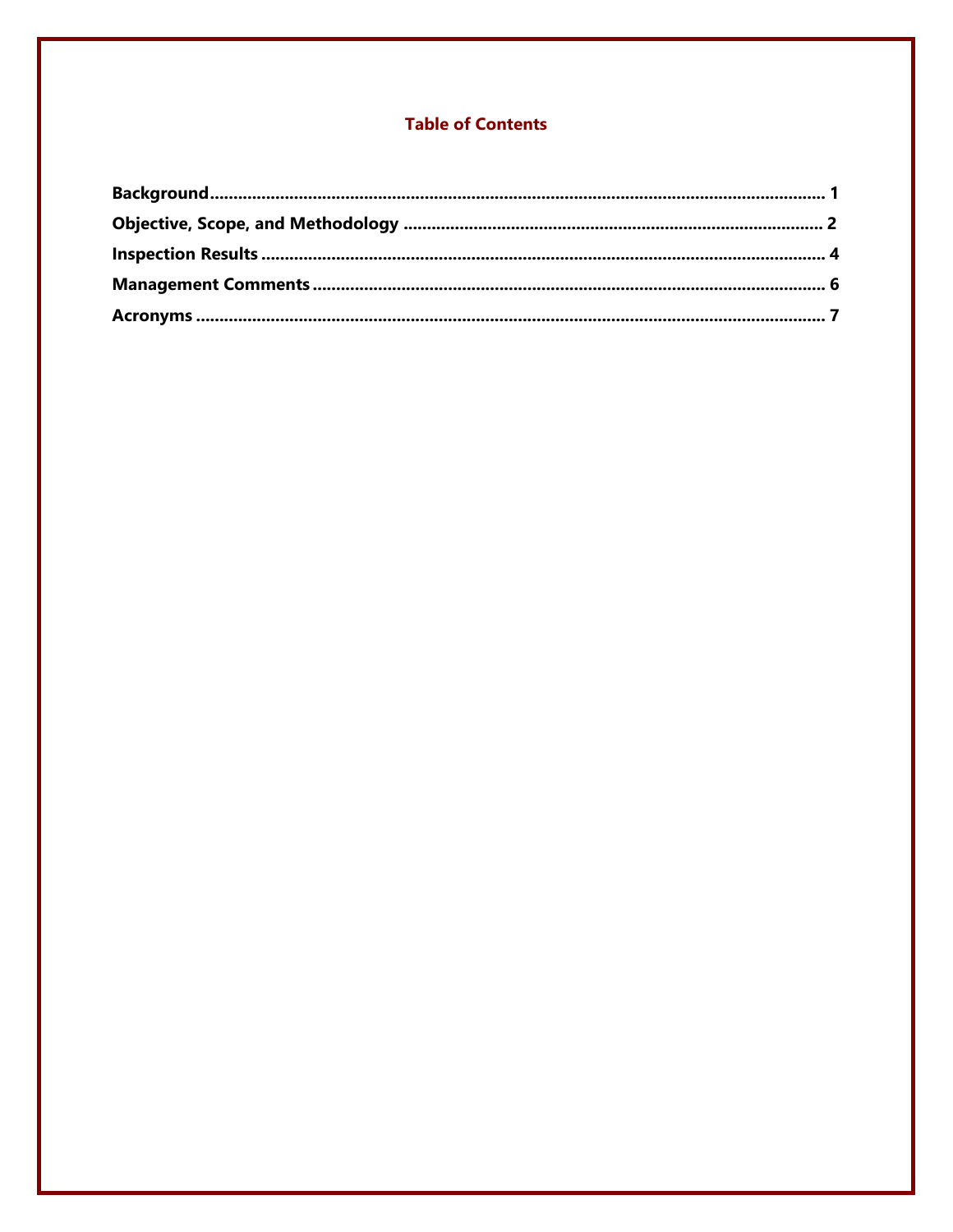## <span id="page-4-0"></span>**BACKGROUND**

## **Farm Credit Administration**

The Farm Credit Administration (FCA or Agency) is an independent federal agency responsible for regulating and supervising the Farm Credit System (System) and the Federal Agricultural Mortgage Corporation. The Agency is responsible for ensuring that all System institutions are safe, sound, and dependable sources of credit and related services for all creditworthy and eligible persons in agriculture and rural America. To support the mission, FCA's Office of the Chief Financial Officer (OCFO) is responsible for reporting the agency's financial results, providing financial management policy advice, and managing federal financial management requirements.

## **Payment Integrity**

 payments are prevented and reduced. On March 2, 2020, the Payment Integrity Information Act of 2019 (PIIA) repealed several improper payment and other related laws. PIIA aims to improve efforts to identify and reduce Governmentwide improper payments and sets forth improper be conducted by agency offices of inspectors general (OIGs). An important part of financial management for every federal agency is to ensure that improper payment<sup>1</sup> reporting requirements for federal agencies, including an annual compliance review to

 payment integrity compliance framework and create a more comprehensive and meaningful set On March 5, 2021, the Office of Management and Budget (OMB) issued a revised version of Appendix C to OMB Circular A-123, *Requirements for Payment Integrity Improvement*, which provides guidance on PIIA implementation. The goal of this revised version is to transform the of requirements. OMB Circular A-123, Appendix C also sets forth guidance on the annual OIG compliance reviews.

## **OIG Compliance Review Requirements**

 Appendix C), guidance issued by the Council of the Inspectors General on Integrity and Efficiency further requires OIGs to perform the compliance review as informed by OMB Circular A-136, OMB In accordance with PIIA, OIGs were directed to consult (in addition to OMB Circular A-123, (CIGIE) for specific procedures on how they should determine compliance with PIIA. Guidance data call instructions, and OMB's Payment Integrity Question and Answer Platform.

Under this guidance, OIGs must determine compliance with specific PIIA requirements. Compliance is defined by whether an agency has:

<span id="page-4-1"></span> $<sup>1</sup>$  PIIA defines an improper payment as any payment that should not have been made or that was made in</sup> proper or improper, the payment is considered an unknown payment. an incorrect amount, including an overpayment or underpayment, under a statutory, contractual, administrative, or other legally applicable requirement. If a program cannot discern whether a payment is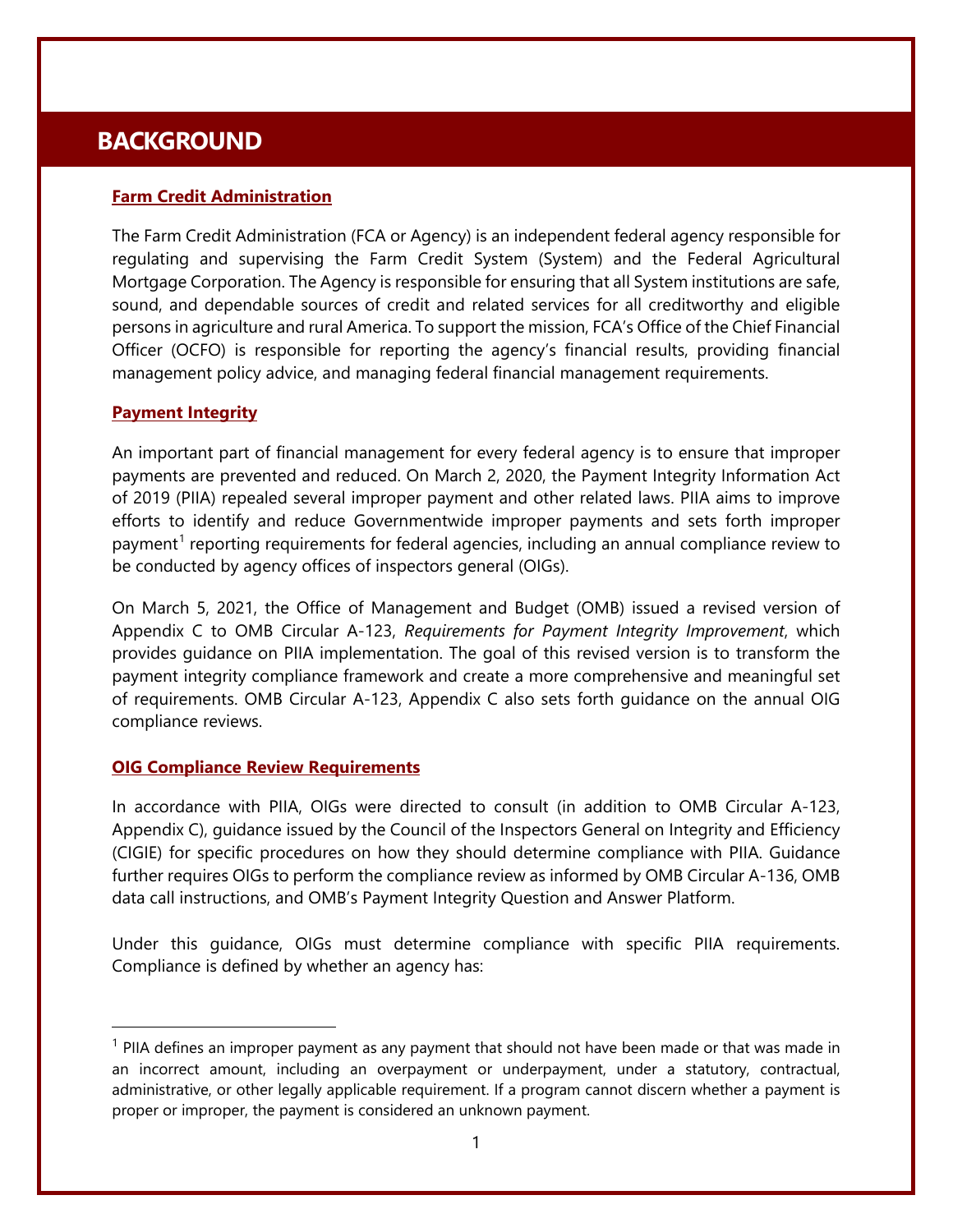- Published payment integrity information with the annual financial statement;
- Posted the annual financial statement and accompanying materials on the agency website;
- Conducted improper payment risk assessments for each program with annual outlays greater than \$10,000,000 at least once in the last three years;
- Adequately concluded whether the program is likely to make improper payments and unknown payments above or below the statutory threshold;
- Published improper payment and unknown payment estimates for programs susceptible to significant improper payments and unknown payments in the accompanying materials to the annual financial statement;
- Published corrective action plans for each program for which an estimate above the statutory threshold was published in the accompanying materials to the annual financial statement;
- Published an improper payment and unknown payment reduction target for each program for which an estimate above the statutory threshold was published in the accompanying materials to the annual financial statement;
- Demonstrated improvements to payment integrity or reached a tolerable improper payment and unknown payment rate;
- Developed a plan to meet the improper payment and unknown payment reduction target; and
- Reported an improper payment and unknown payment estimate of less than 10 percent for each program for which an estimate was published in the accompanying materials to the annual financial statement.

In reporting compliance with the above criteria, guidance advises OIGs to use a compliant/noncompliant approach that takes into account whether its current work, prior work, and professional judgment lead the OIG to conclude that it has concerns regarding completeness or inaccuracies that would significantly alter the payment integrity information reported by the agency.

## <span id="page-5-0"></span>**OBJECTIVE, SCOPE, AND METHODOLOGY**

## **Objective**

The objective of this inspection was to determine if FCA complied with the Payment Integrity Information Act of 2019 (PIIA) for Fiscal Year (FY) 2021.

## **Scope**

The scope of the inspection was limited to compliance for FY 2021. The inspection was conducted at FCA from February 2022 through March 2022.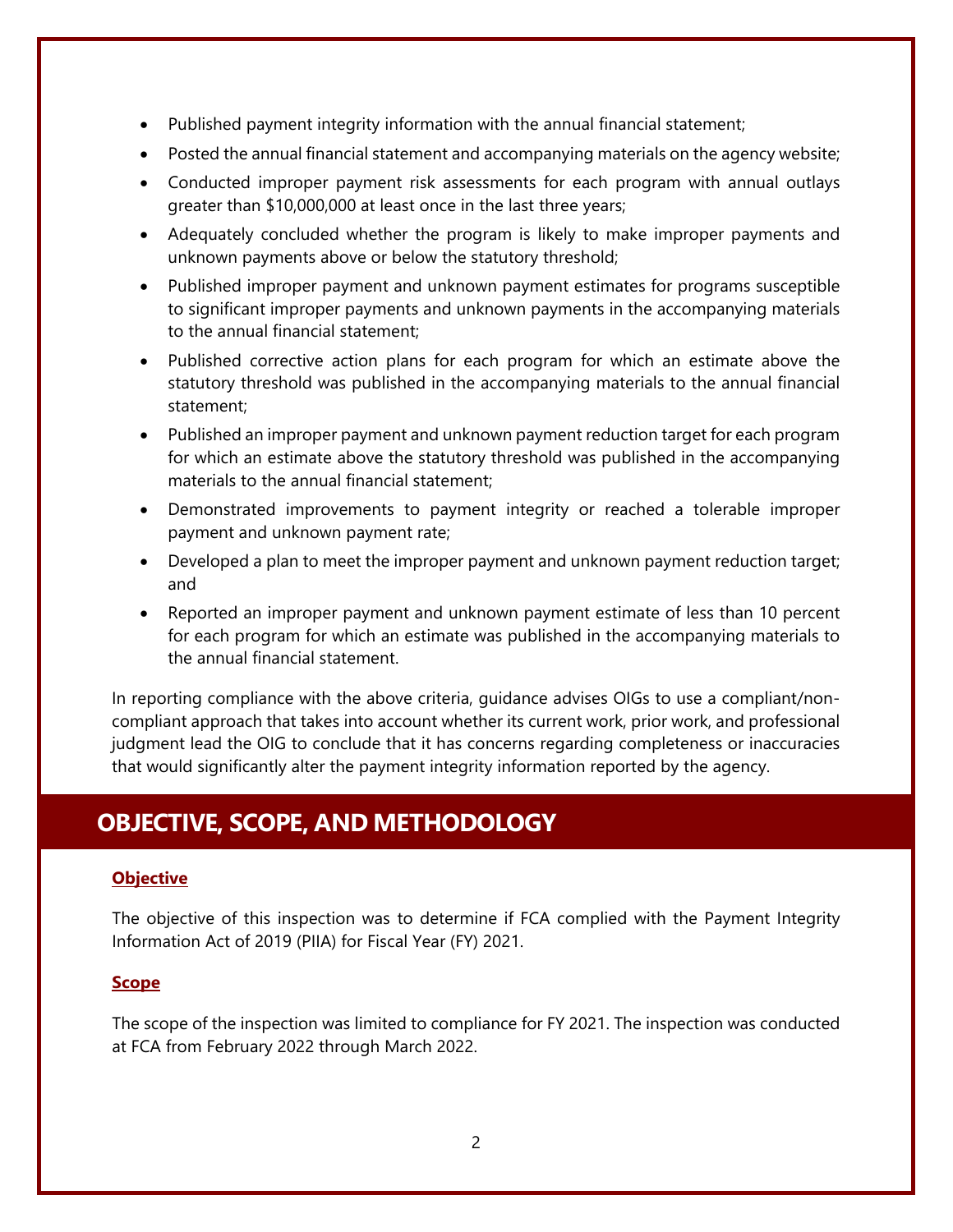## **Methodology**

We took the following steps to accomplish the objective:

- Identified and reviewed applicable laws, regulations, policy, procedures, guidance, and other background information applicable to the objective.
- Identified and reviewed applicable internal FCA policies and procedures.
- Reviewed prior reviews related to the inspection objective.
- Interviewed selected OCFO personnel responsible for payment integrity and financial reporting.

## **Tests Performed**

- $\triangleright$  Reviewed FCA's FY 2021 Performance and Accountability Report (PAR) for improper payment and payment integrity information. We compared the information to the requirements set forth in PIIA and implementing guidance and verified posting of the FY 2021 PAR to the agency website.
- Requested and reviewed improper payment risk assessments conducted in FY 2021. We reviewed the risk assessments for outlay data, information considered in risk ratings, and each area's risk score.
- $\triangleright$  Summarized compliance ratings for the applicable sections of payment integrity requirements.

#### **Quality Standards for Inspection and Evaluation**

 and Evaluation. These standards require that we plan and perform the inspection to obtain and recommendations. We assessed internal controls and compliance with laws and regulations necessarily have disclosed all internal control deficiencies that may have existed at the time of our This inspection was performed in accordance with the CIGIE's Quality Standards for Inspection sufficient and appropriate evidence that provides a reasonable basis for our findings, conclusions, to the extent necessary to satisfy the objective. Because our review was limited, it would not inspection. We assessed the information and data collected during the inspection and determined it was sufficiently reliable and valid for use in meeting the inspection objective. We assessed the risk of fraud related to our inspection objective while evaluating evidence and had no matters come to our attention indicating fraud or illegal acts were occurring. Overall, we believe the evidence obtained is appropriate and sufficient to provide a reasonable basis for our findings and conclusions based on the inspection objective.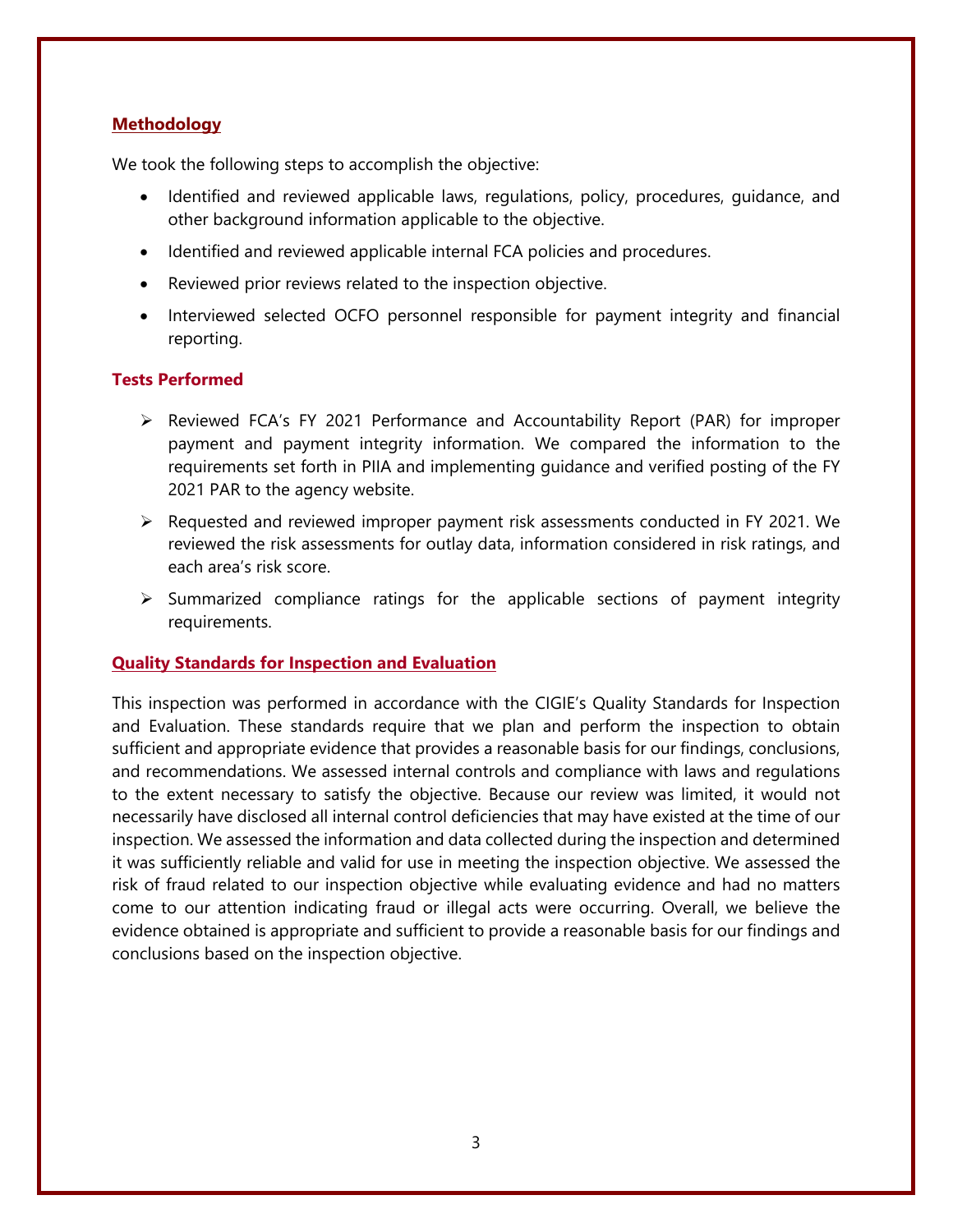## <span id="page-7-0"></span>**INSPECTION RESULTS**

 We determined that FCA complied with PIIA requirements applicable to the Agency for FY 2021 and, based on the limited review performed, the Agency's efforts to prevent and reduce improper payments appear to be reasonable.

- • FCA published a PAR for FY 2021 in November 2021 that included the annual financial statement and applicable payment integrity reporting information. The Agency also posted the **[FY 2021 PAR](https://www.fca.gov/template-fca/about/FCAPerformanceAndAccountabilityReportFY2021.pdf)** on the Agency's website.
- completed the risk assessments in May 2021 and determined that all programs and • FCA completed the required improper payment risk assessments and analyzed programs for susceptibility to improper payments. As part of the risk assessments conducted for the period ended September 30, 2020, FCA assessed five programs and activities: contract payments and invoices; purchase cards; travel cards; claims and vouchers; and payroll. FCA activities were low risk and not susceptible to significant improper payments.
- As none of the programs or activities assessed by FCA were determined to be susceptible to significant improper payments, the Agency was not required to publish improper payment and unknown payment estimates, publish corrective action plans, publish reduction targets, demonstrate improvements to payment integrity or reach tolerable improper payment and unknown payment rates, develop plans to meet reduction targets, or report payment estimates of less than 10 percent.

The following table summarizes FCA's compliance with payment integrity reporting requirements by program.

|                                                                                                                                                           | <b>CONTRACT</b><br><b>PAYMENTS</b><br><b>AND</b><br><b>INVOICES</b> | <b>PURCHASE</b><br><b>CARD</b> | <b>TRAVEL</b><br><b>CARD</b> | <b>CLAIMS</b><br><b>AND</b><br><b>VOUCHERS</b> | <b>PAYROLL</b> |
|-----------------------------------------------------------------------------------------------------------------------------------------------------------|---------------------------------------------------------------------|--------------------------------|------------------------------|------------------------------------------------|----------------|
| Published payment integrity information<br>with the annual financial statement                                                                            | Compliant                                                           | Compliant                      | Compliant                    | Compliant                                      | Compliant      |
| Posted the annual financial statement<br>and accompanying materials on the<br>agency website                                                              | Compliant                                                           | Compliant                      | Compliant                    | Compliant                                      | Compliant      |
| Conducted improper payment risk<br>assessments for each program with<br>annual outlays greater than \$10,000,000<br>at least once in the last three years | Compliant                                                           | Compliant                      | Compliant                    | Compliant                                      | Compliant      |

## **Table 1: FCA Compliance with FY 2021 PIIA Requirements**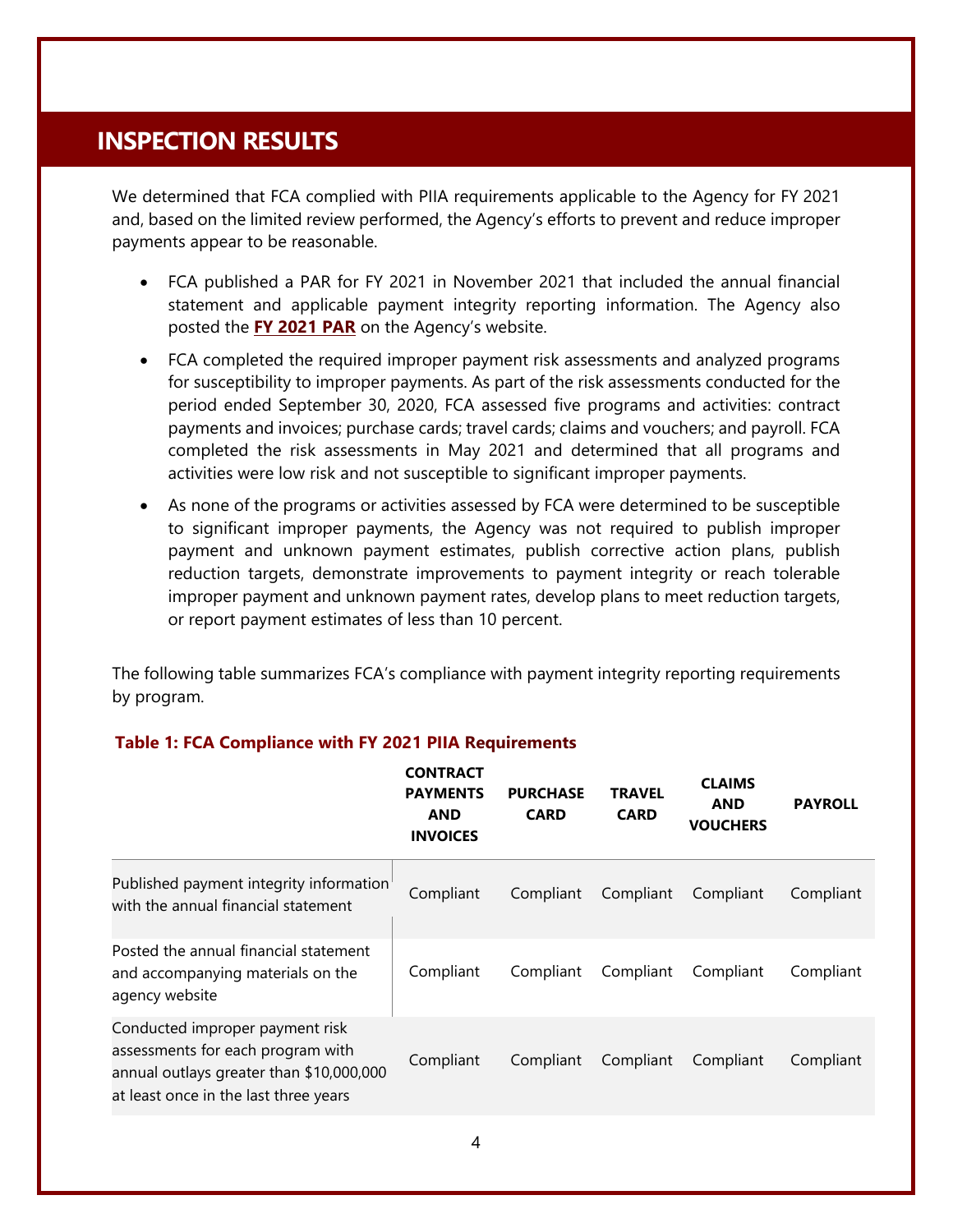| Adequately concluded whether the<br>program is likely to make improper<br>payments and unknown payments<br>above or below the statutory threshold                                                                                       | Compliant | Compliant | Compliant | Compliant | Compliant |
|-----------------------------------------------------------------------------------------------------------------------------------------------------------------------------------------------------------------------------------------|-----------|-----------|-----------|-----------|-----------|
| Published improper payment and<br>unknown payment estimates for<br>programs susceptible to significant<br>improper payments and unknown<br>payments in the accompanying<br>materials to the annual financial<br>statement               | N/A       | N/A       | N/A       | N/A       | N/A       |
| Published corrective action plans for<br>each program for which an estimate<br>above the statutory threshold was<br>published in the accompanying<br>materials to the annual financial<br>statement                                     | N/A       | N/A       | N/A       | N/A       | N/A       |
| Published an improper payment and<br>unknown payment reduction target for<br>each program for which an estimate<br>above the statutory threshold was<br>published in the accompanying<br>materials to the annual financial<br>statement | N/A       | N/A       | N/A       | N/A       | N/A       |
| Demonstrated improvements to<br>payment integrity or reached a tolerable<br>improper payment and unknown<br>payment rate                                                                                                                | N/A       | N/A       | N/A       | N/A       | N/A       |
| Developed a plan to meet the improper<br>payment and unknown payment<br>reduction target                                                                                                                                                | N/A       | N/A       | N/A       | N/A       | N/A       |
| Reported an improper payment and<br>unknown payment estimate of less than<br>10% for each program for which an<br>estimate was published in the<br>accompanying materials to the annual<br>financial statement                          | N/A       | N/A       | N/A       | N/A       | N/A       |

 this report. Management comments can be found in the subsequent section of the report. Because FCA was in compliance with the PIIA requirements, we did not have recommendations in Management waived an exit conference.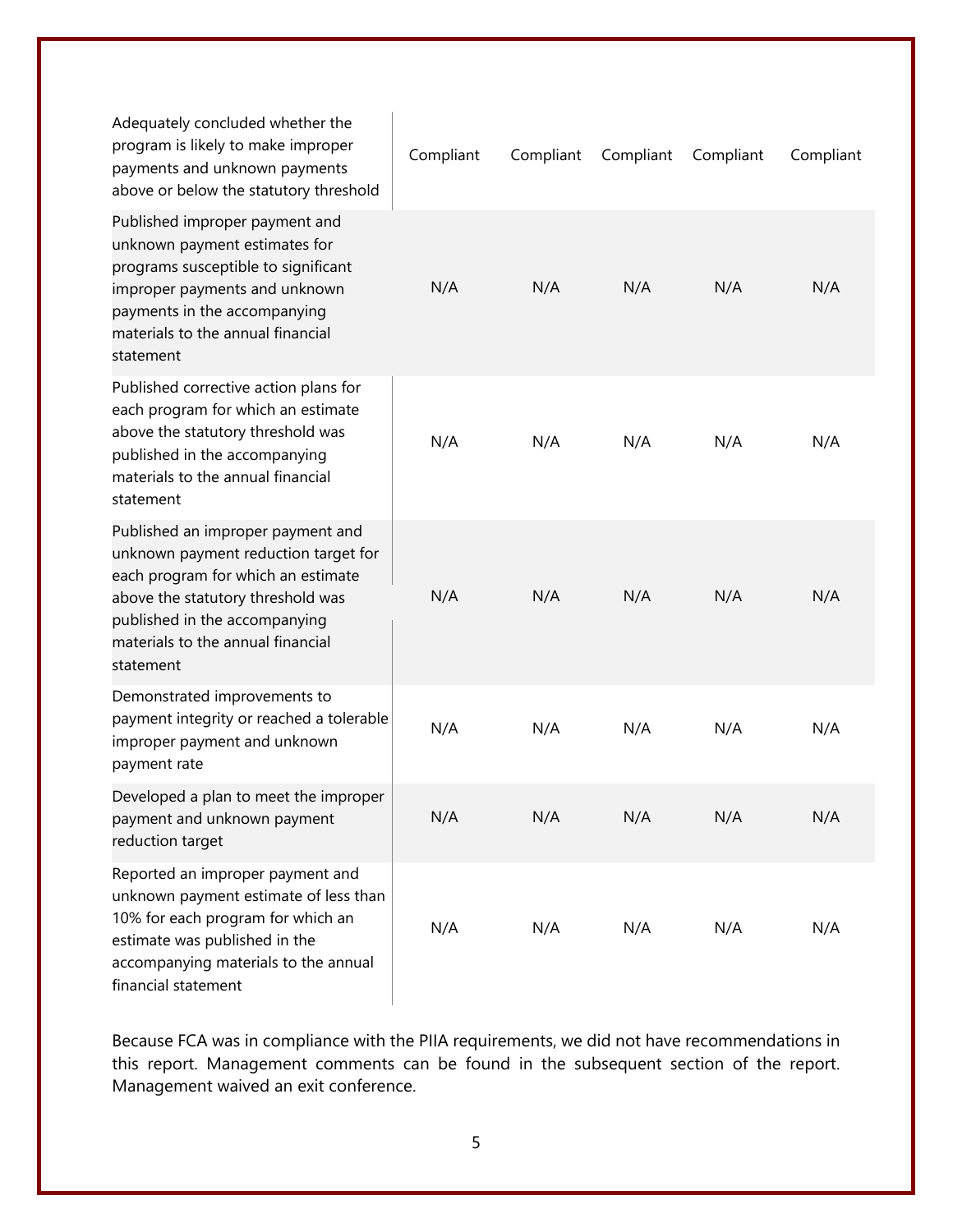## <span id="page-9-0"></span>**MANAGEMENT COMMENTS**

#### **Memorandum**

**Farm Credit Administration** 1501 Farm Credit Drive McLean, VA 22102-5090 (703) 883-4000



March 21, 2022

To: Sonya Cerne, AIG for Audits, Inspections, and Evaluations FCA Office of Inspector General

Sandra R. Walters, Acting Chief Financial Officer Sandra R. Walters From:

Subject: Office of the Chief Financial Officer's Response to OIG's draft inspection report titled The Farm Credit Administration's Compliance with the Payment Integrity Information Act of 2019 for Fiscal Year 2021

This memorandum responds to the draft inspection report from the Office of the Inspector General dated March 4, 2022, titled The Farm Credit Administration's Compliance with the Payment Integrity Information Act of 2019 for Fiscal Year 2021. The stated objective of the inspection was to determine if the Farm Credit Administration complied with the Payment Integrity Information Act of 2019 for Fiscal Year 2021.

Thank you for the opportunity to respond to this report. The Office of the Chief Financial Officer is committed to continuing to prevent improper payments, prepare annual improper payment risk assessments, and analyze programs for susceptibility to improper payments.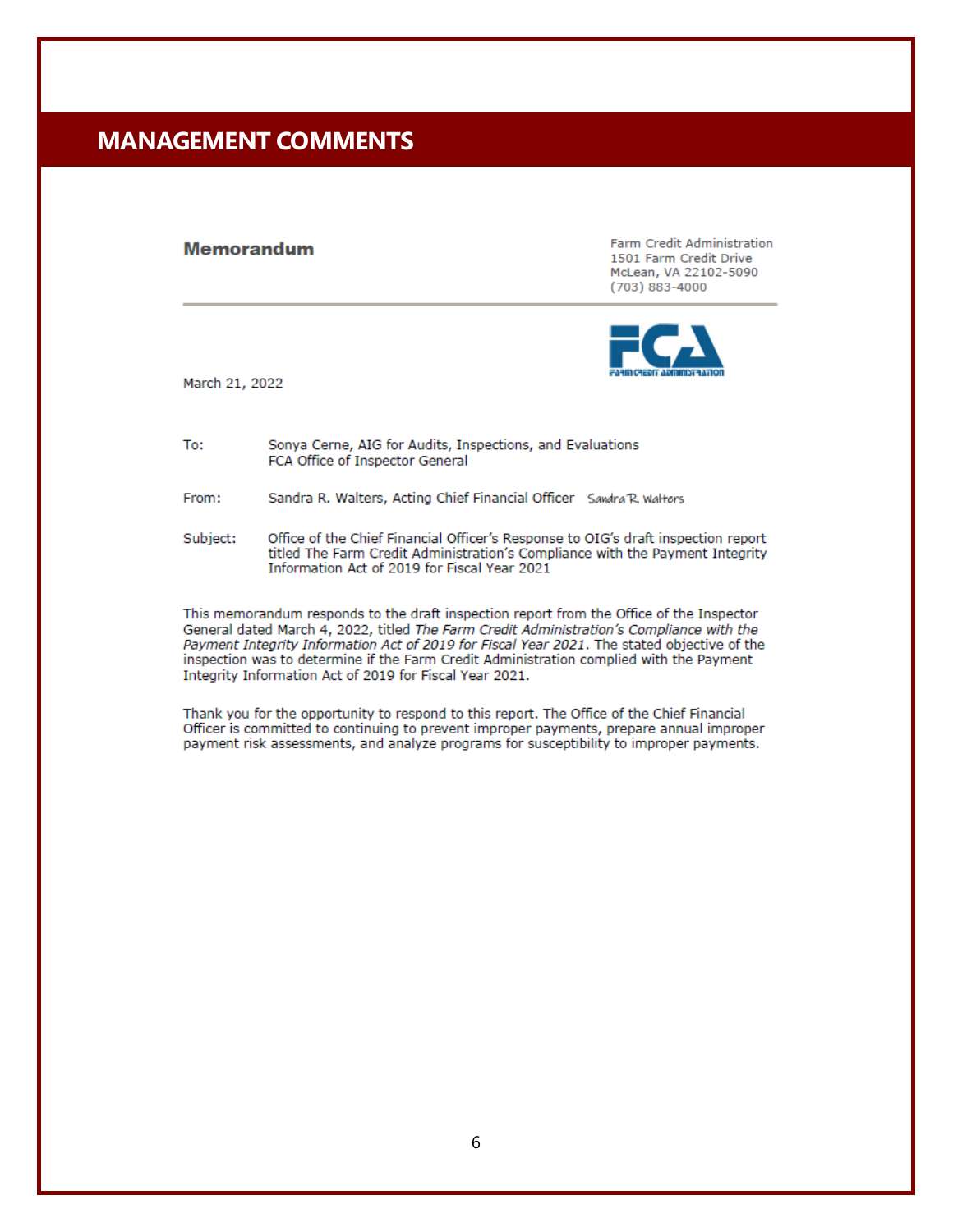## <span id="page-10-0"></span>**ACRONYMS**

| <b>CIGIE</b>  | Council of the Inspectors General on Integrity and Efficiency |
|---------------|---------------------------------------------------------------|
| FCA or Agency | <b>Farm Credit Administration</b>                             |
| FY.           | <b>Fiscal Year</b>                                            |
| <b>OCFO</b>   | Office of the Chief Financial Officer                         |
| <b>OMB</b>    | U.S. Office of Management and Budget                          |
| OIG           | Office of Inspector General                                   |
| <b>PAR</b>    | Performance and Accountability Report                         |
| <b>PIIA</b>   | Payment Integrity Information Act of 2019                     |
| System        | Farm Credit System                                            |